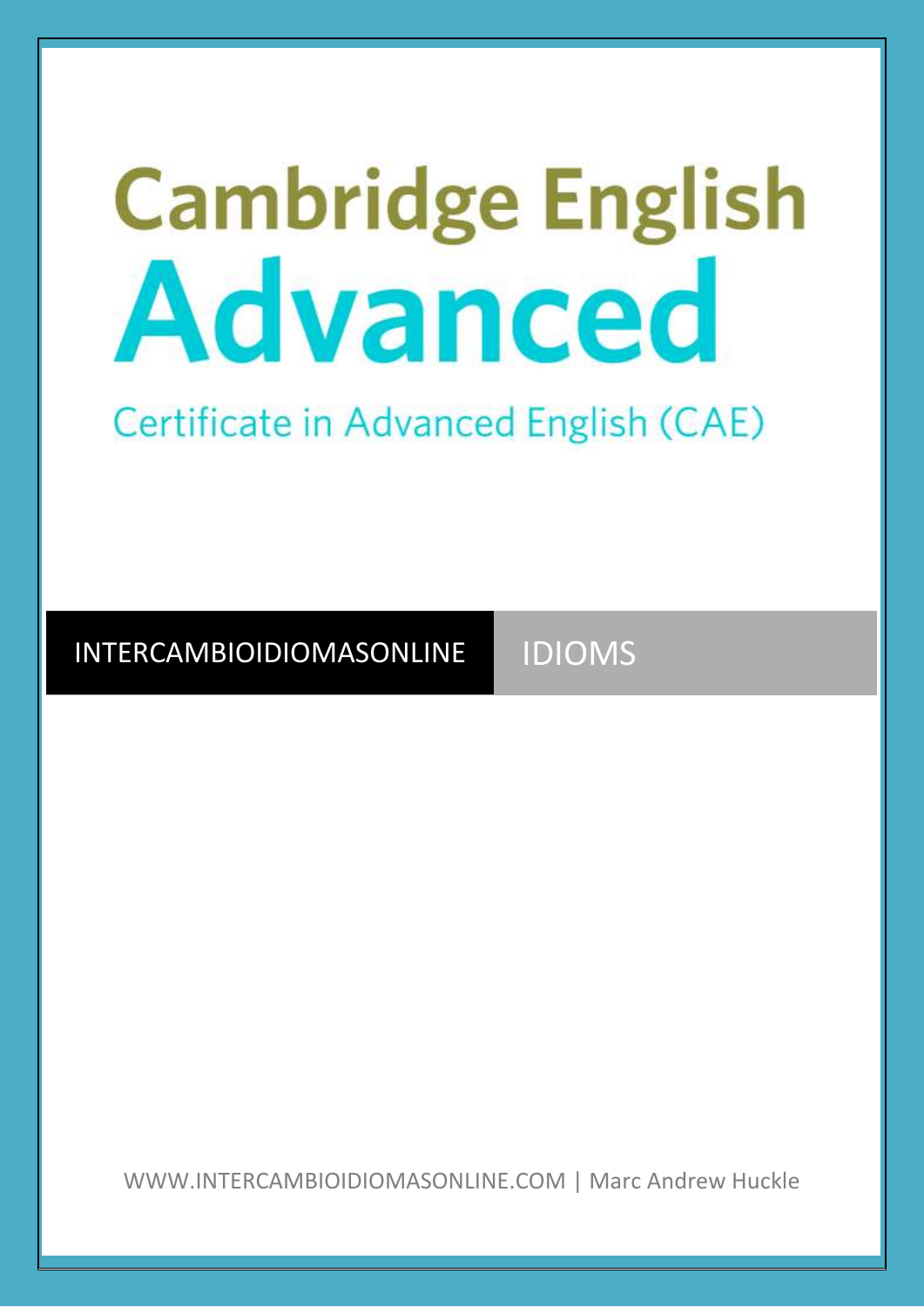

#### **Idioms**

Idioms are expressions that have much more meaning than the words alone. For example, *to spill the beans* does not mean to drop the beans; it means to reveal a secret to somebody. Idioms can never tricky at first but with practise they come naturally and reveal a lot about the culture behind a language. For me they are what make a languages fun and interesting.

Idioms are usually the main part of the transition of intermediate vocabulary into advanced level language. You need to incorporate them into your speaking and writing. This way your language will become far more colourful.

*To use idioms well, what you need to do is practice using them in contexts. You must associate them with situations that you understand and link them to familiar vocabulary.*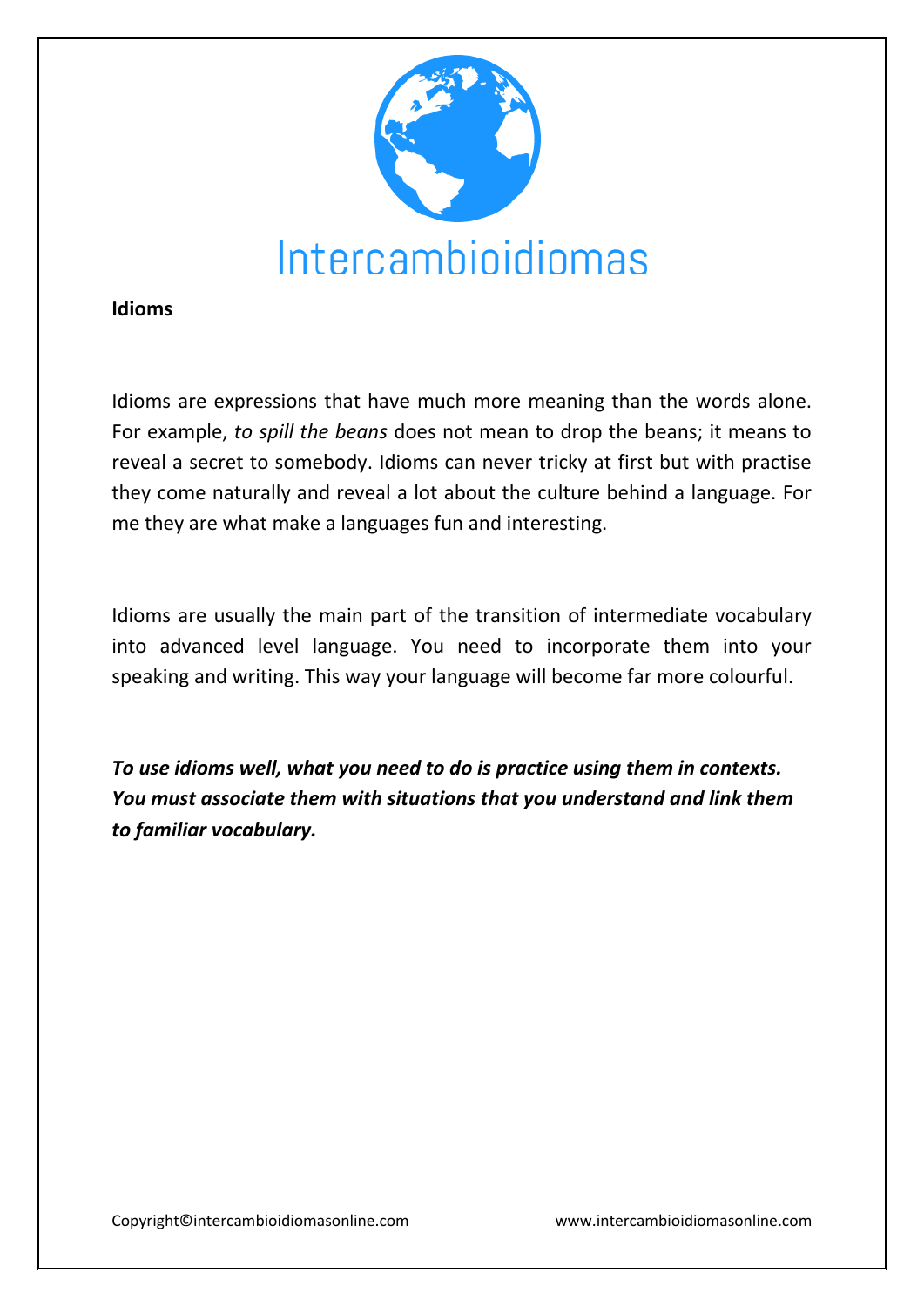

## **Hobbies and free time**

Be at a loose end – TO HAVE NOTHING TO DO

Let off steam – TO UNWIND

Put your feet up – TO RELAX

A couch potato – TO BE LAZY

Take five – TO TAKE A BREAK

Recharge your batteries – TO RECOVER

Surf the net – USE THE INTERNET

Variety is the spice of life – WHAT MAKES LIFE MORE ENJOYABLE

Be on the ball – TO BE ON FIRE

Jump the gun – TO JUMP AHEAD (precipitarse)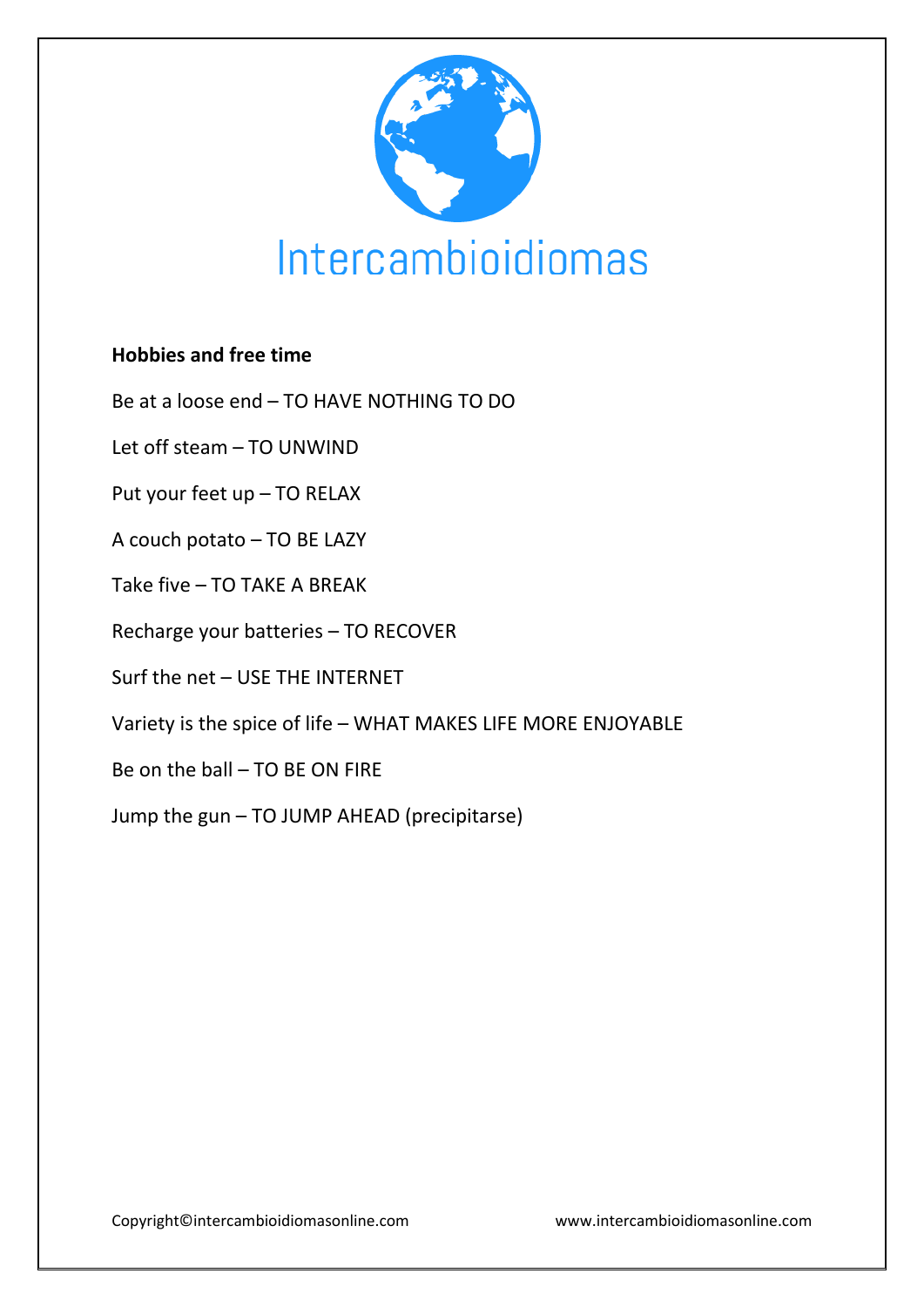

## **Travel and getting around**

Be down to earth – TO BE HUMBRE OR REALISTIC

As the crow flies – TO USE THE MOST DIRECT ROUTE

Go with the flow – TO BE EASY GOING

Be in the middle of nowhere – TO BE A IN THE STICKS

Have itchy feet – TO WANT TO MOVE OR PROGRESS

To take a short cut – TO TAKE A SHORTER ROUTE

Be a stone throw away – TO BE VERY CLOSE

Be a globetrotter – TO HAVE TRAVELLED A LOT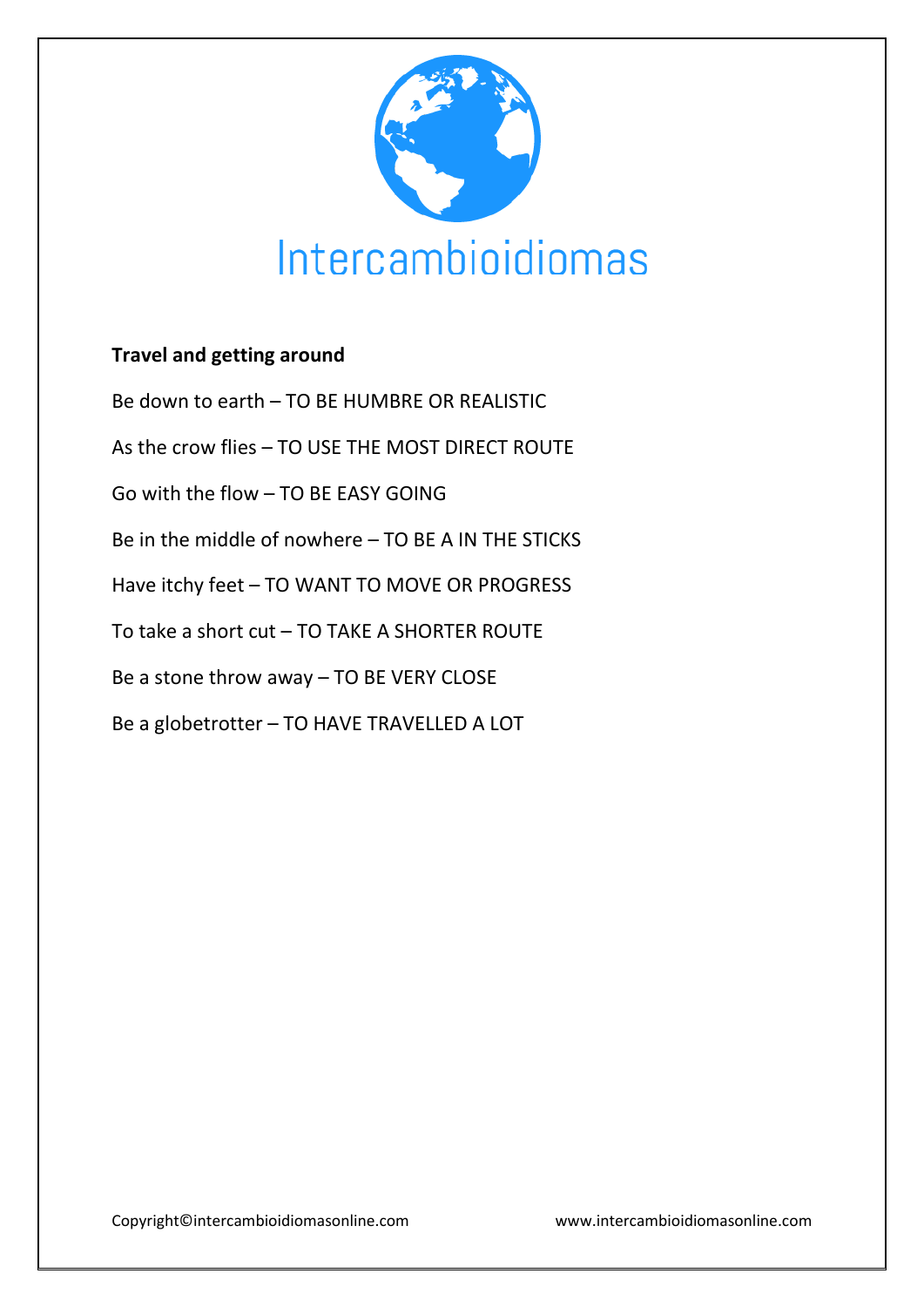

# **Education and lifestyles**

Hit the books – TO STUDY A LOT

Pull an all nighter – TO WORK ALL NIGHT

Be on the mark – TO BE CORRECT

Cover all the bases – TO DO A BIT OF EVERYTHING

Be ahead of the pack – TO BE BETTER THAN OTHER PEOPLE

With flying colours – TO DO SOMETHING WELL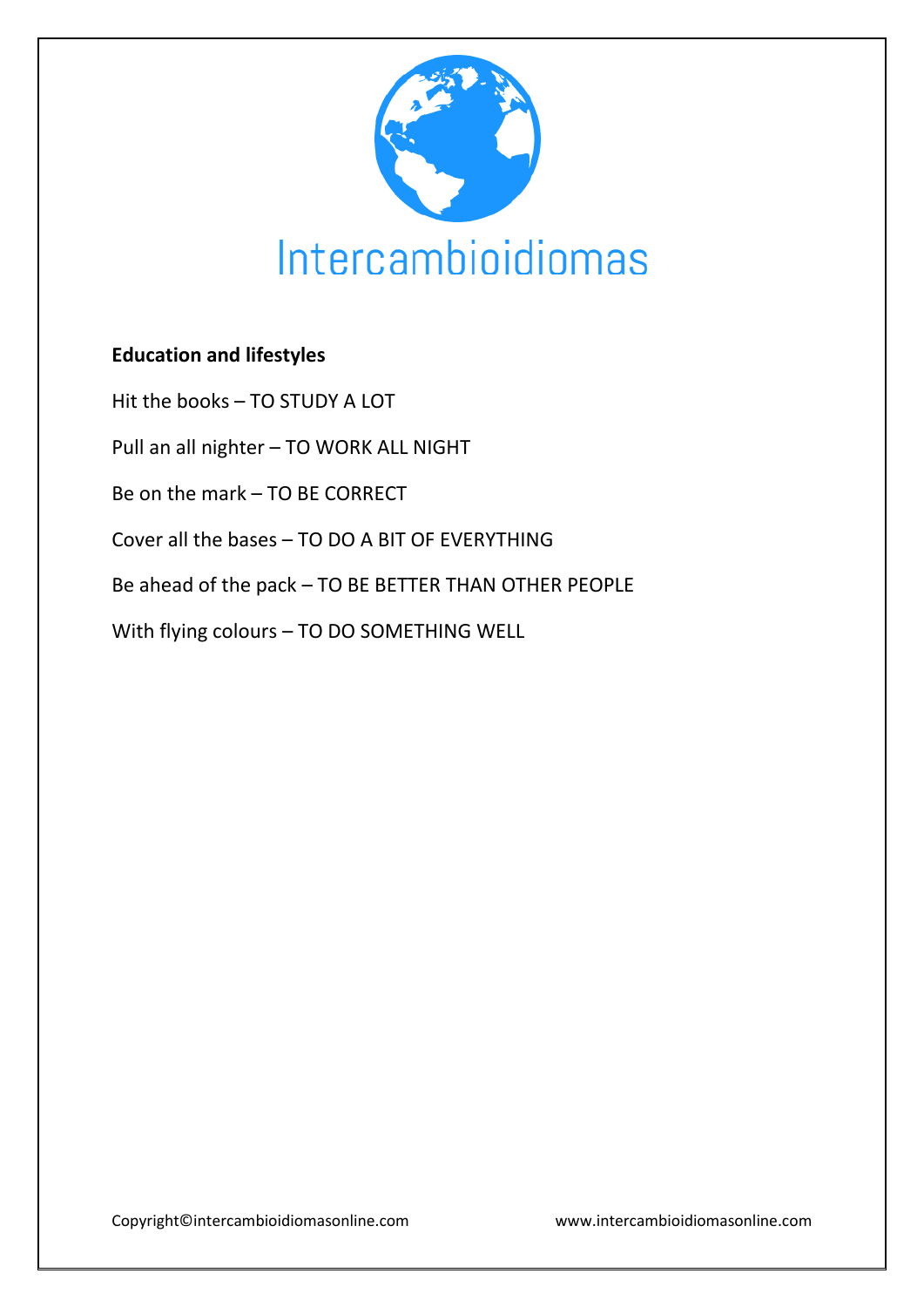

## **Work and obligations**

Work like a dog – TO WORK HARD

All in good time – TO WAIT

Work 9-5 OR Work 24/7 – TO WORK LONG HOURS

Be for the time being – TO BE FOR NOW/IN THE MEANTIME

Work around the clock – TO WORK LONG HOURS

At the drop of a hat - IMMEDIATELY

Be a people person – TO BE SOCIABLE

Have the gift of the gab – TO BE CONVINCING

In donkey´s years – SINCE A LONG TIME AGO

Be a big fish – TO BE AN IMPORTANT PERSON

Be a go-getter – TO BE AMBITIOUS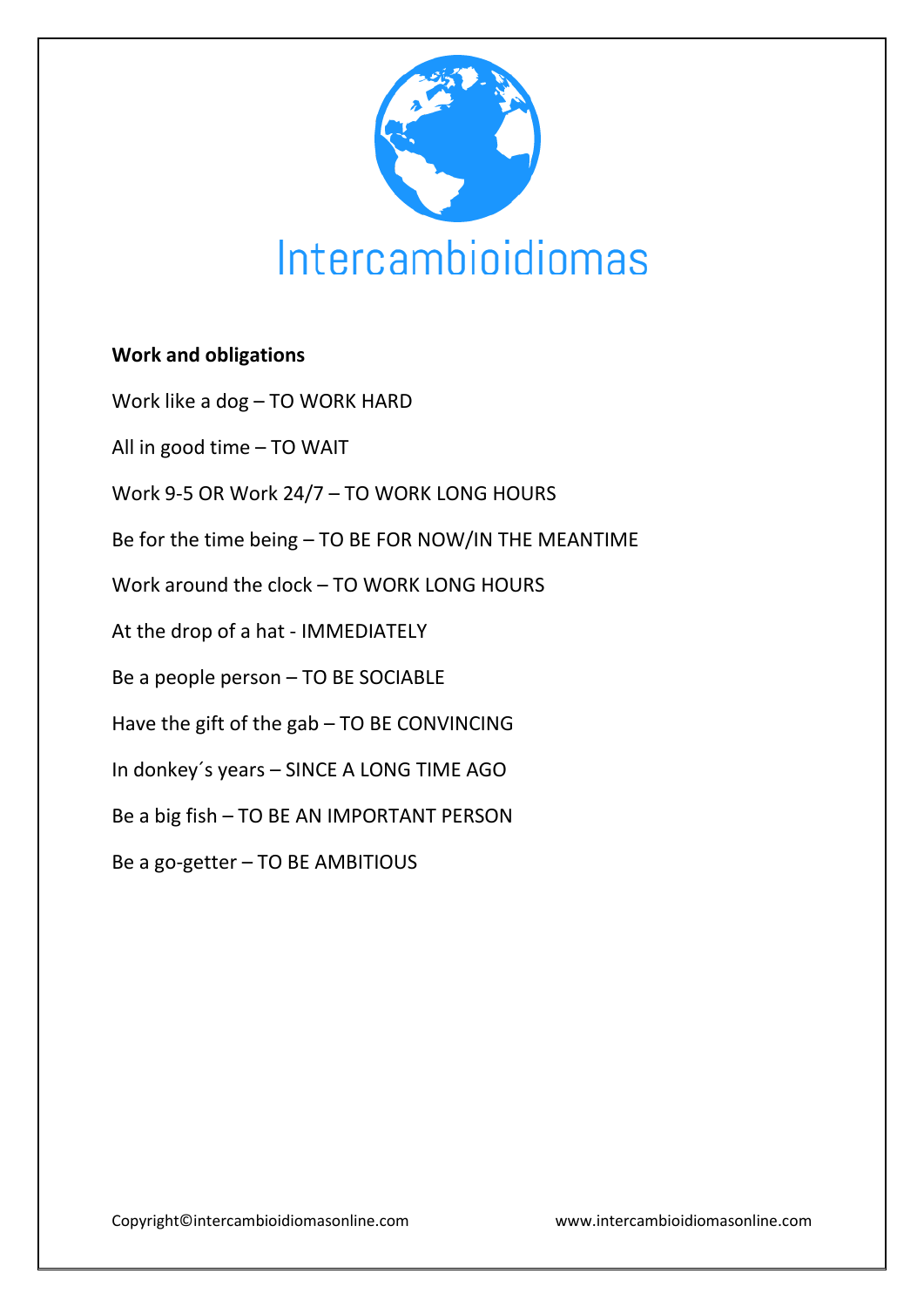

## **Money and spending**

Be a cheapskate – TO BE TIGHT/NOT LIKE SPENDING MONEY

Foot the bill – TO PAY FOR EVERYTHING

A drop in the ocean – A SMALL AMOUNT

Have an eye for – TO BE ABLE TO FIND CERTAIN THINGS WELL

Be pinching pennies – TO NOT HAVE A LOT OF MONEY

Go halves/50-50 – TO MEET HALF WAY

Line your pockets – TO EARN A LOT OF MONEY (FOR YOURSELF)

Six of one, half a dozen of the other – TO BE EQUALLY GOOD OR BAD

Be on the dole – TO BE UNDEMPLOYED

Fall short – NOT BE ENOUGH

Break even – NO PROFIT BUT NO LOSS EITHER

Be skint – TO NOT HAVE A LOT OF MONEY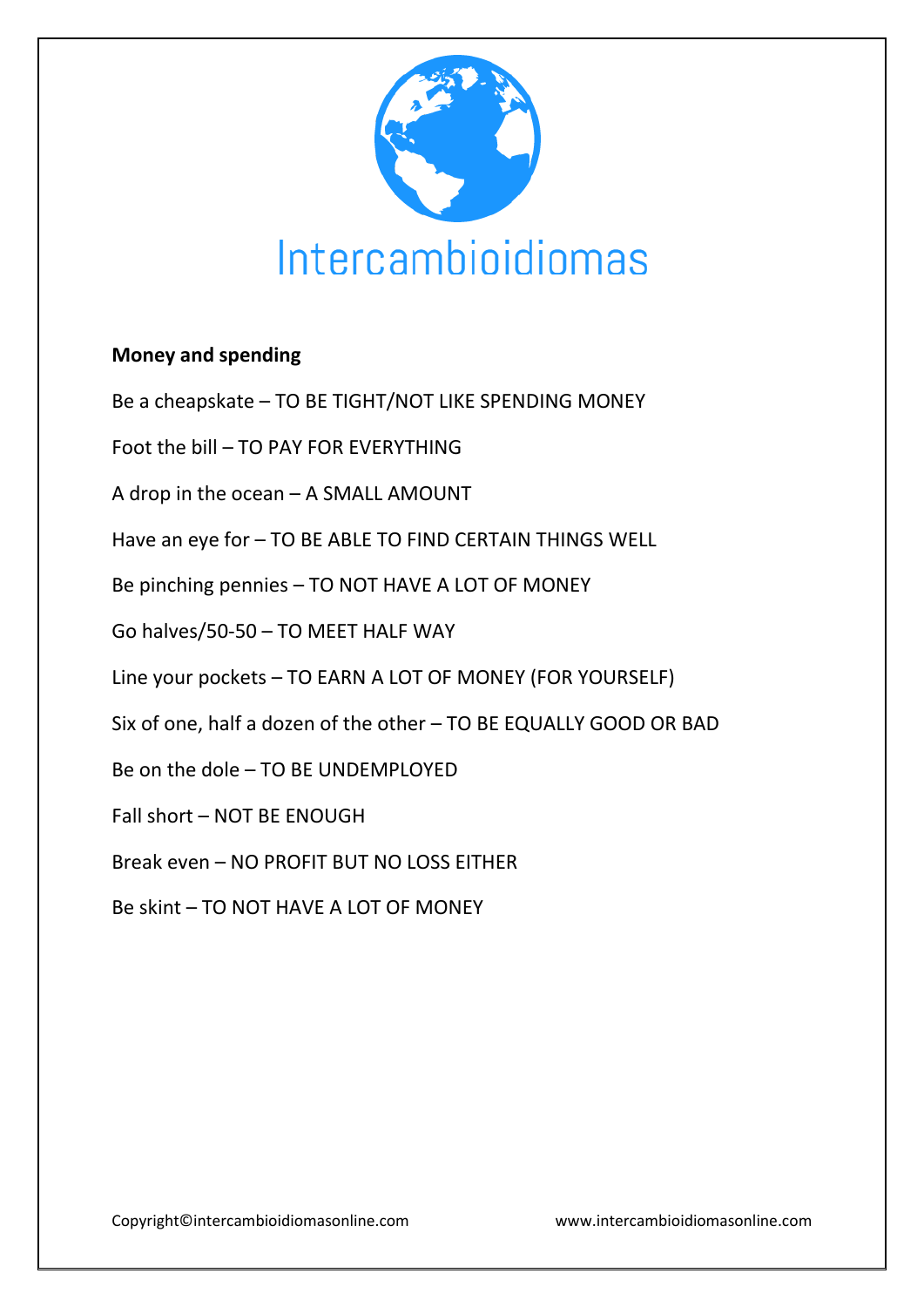

#### **Time**

Around the corner – TO BE VERY SOON

In a flash – TO DO SOMETHING FAST

In the nick of time – TO BE JUST IN TIME

Lose track of time – TO NOT KNOW THE TIME

Before your time – TO BE TOO SOON

When pigs fly – TO RULE SOMETHING OUT/NEVER

For good - PERMANENTLY

Once in a blue moon – TO DO SOMETHING RARELY

On the spur of the moment - SUDDENLY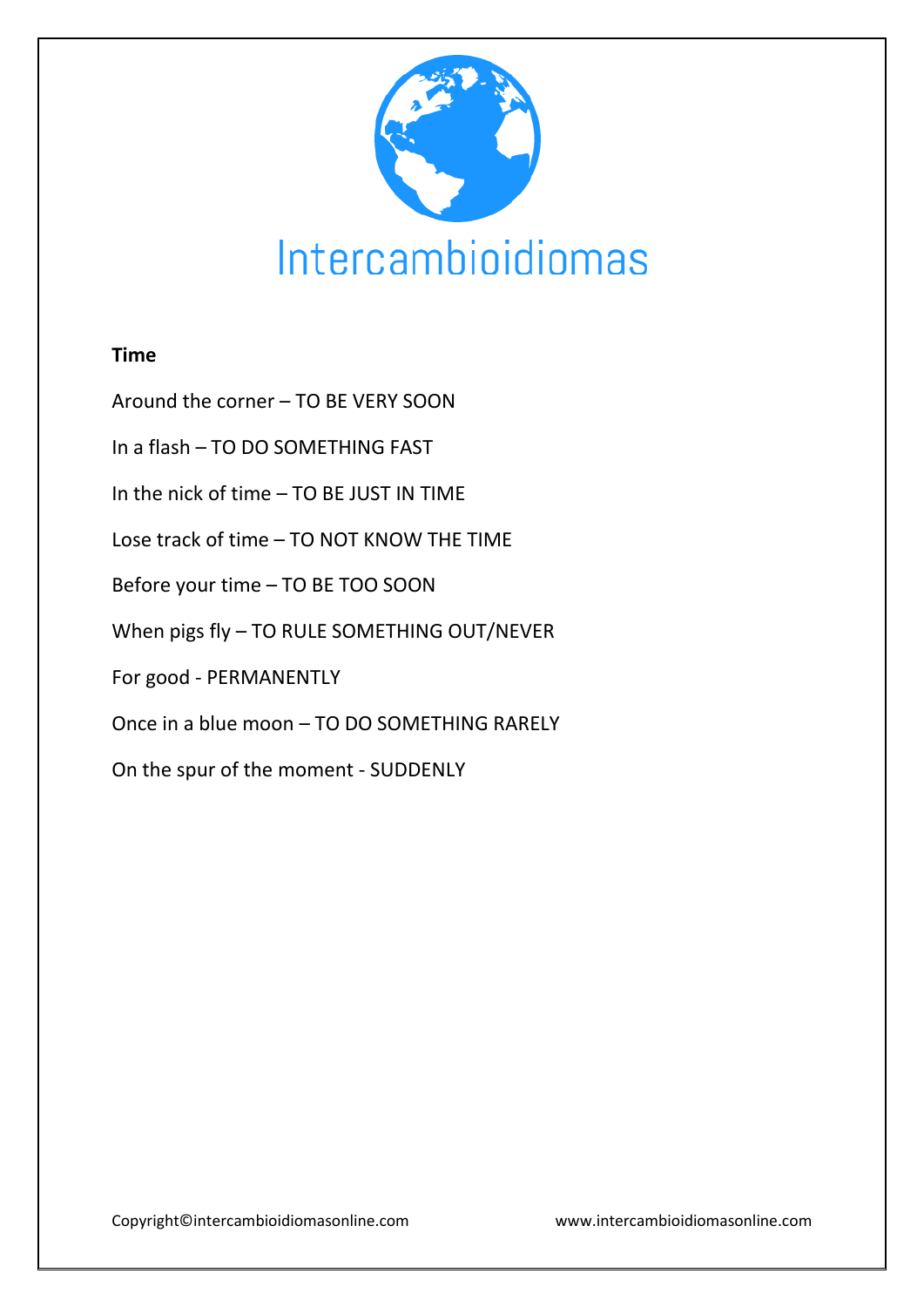

## **Eating and drinking**

Take with a pinch of salt – NOT TAKE SOMETHING SERIOUSLY

Be a piece of cake – TO BE EASY

Be tough to swallow – TO BE A DIFFICULT SITUATION TO ACCEPT

Give someone a taste of – SHOW SOMEONE A GLIMPSE OF SOMETHING

Take the biscuit – TO BE OUT OF ORDER/UNREASONABLE

Be as easy as pie – TO BE VERY EASY

Spill the beans – TO REVEAL/TELL A SECRET

Pig out – TO EAT A LOT

Cry over spilt milk – COMPLAIN ABOUT SOMETHING THAT ISN´T IMPORTANT

Not be someone´s cup of tea – TO DISLIKE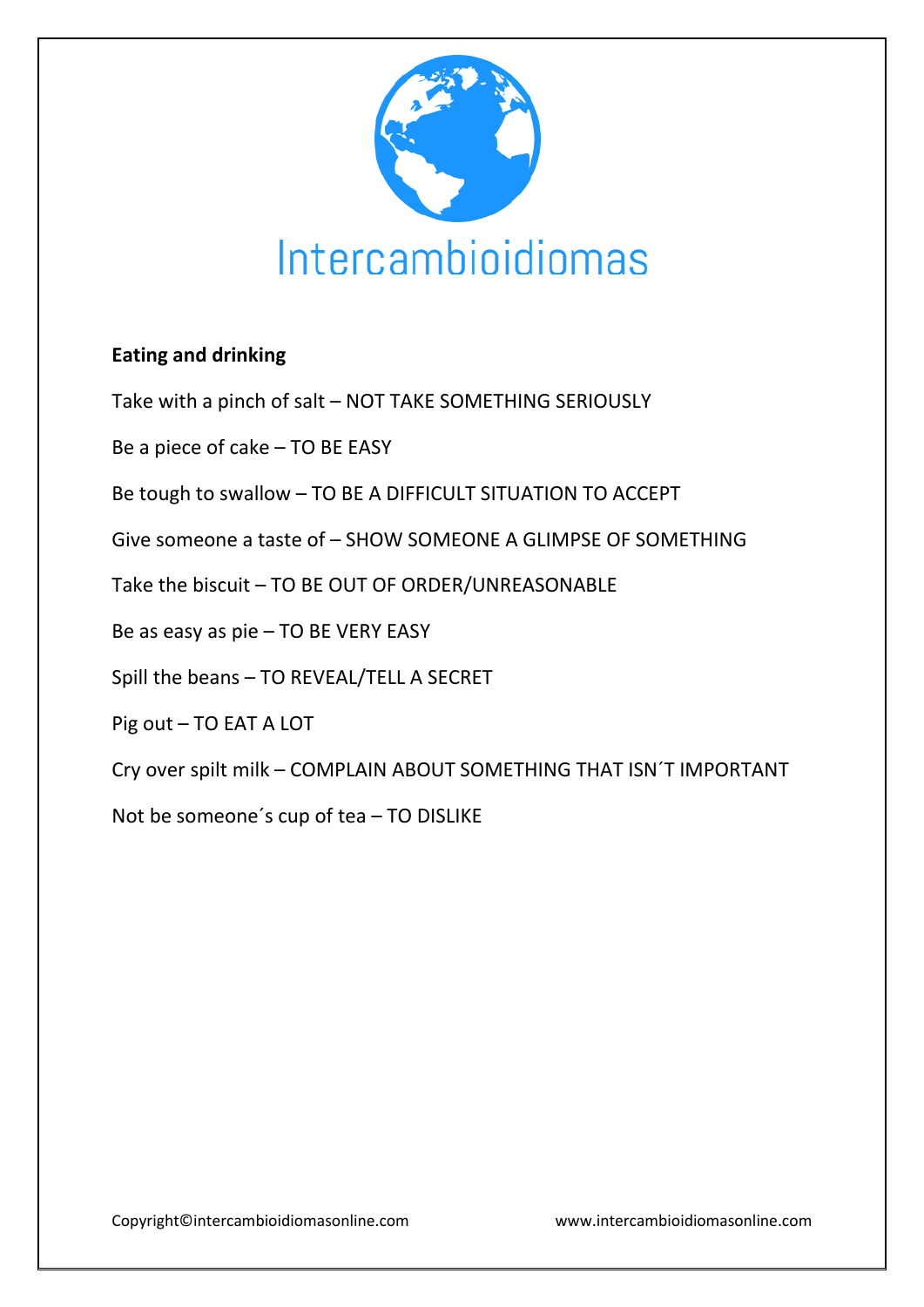

## **Health and fitness**

Get your heart pumping – TO BECOME ACTIVE

Push yourself – TO MAKE AN EFFORT

Risk life and limb – TO TAKE A HUGE RISK

Give someone a taste of their own medicine – TREAT SOMEONE WHO IS BAD IN A BAD WAY

Keep a straight face – TO REMAIN SERIOUS

Keep your hair on – TO REMAIN CALM

Never look a gift horse in the mouth – DO NOT COMPLAIN ABOUT SOMETHING YOU ARE GIVEN

Grin and bear it – ACCEPT A DIFFICULT SITUATION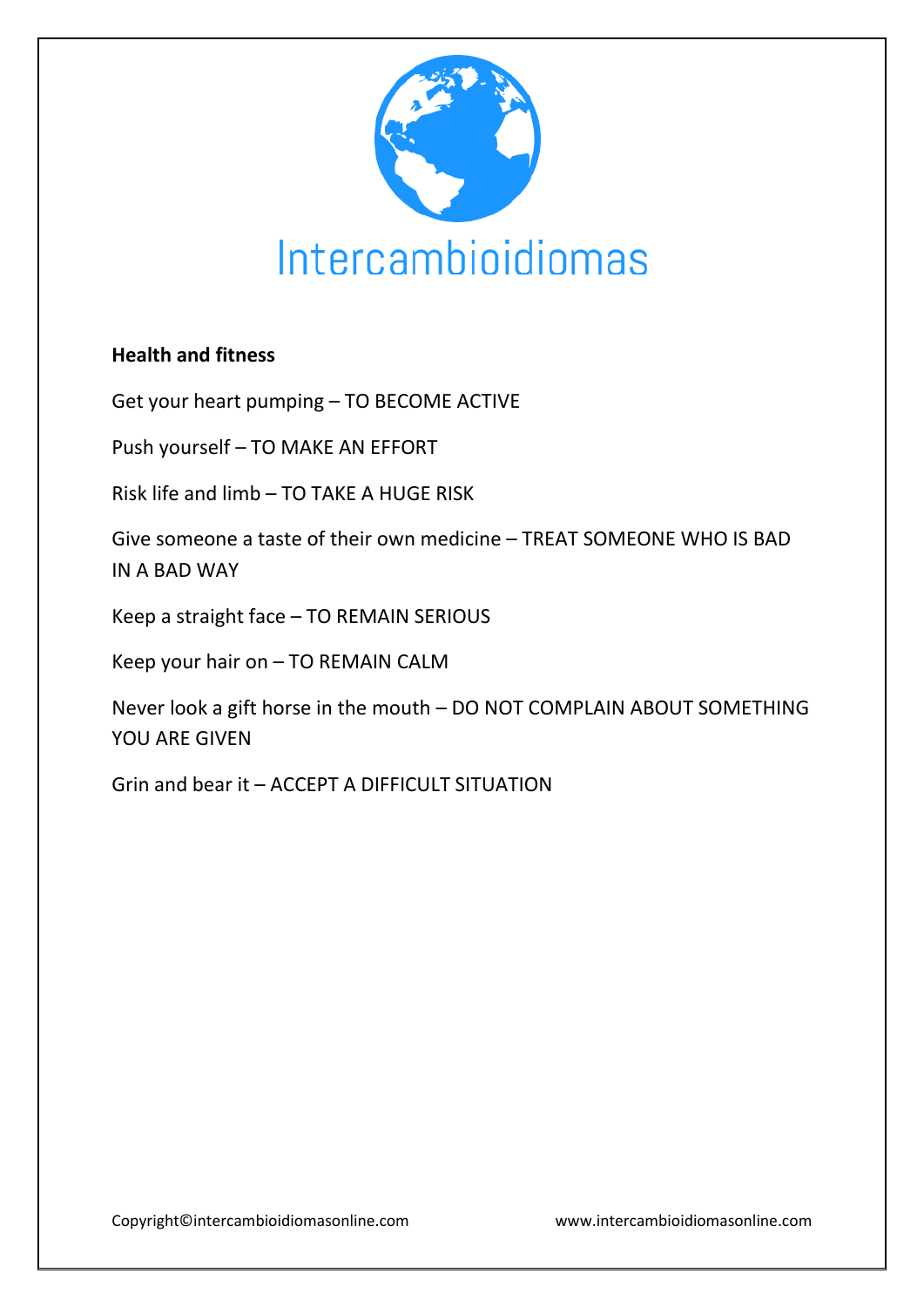

## **People and their lives**

Give a hand with sth – TO HELP WITH SOMETHING

Keep an eye on sb – TO OBSERVE SOMETHING

Have a cat nap – TO SLEEP FOR A SHORT TIME

Give the green light – TO GIVE PERMISSION

Be a busy body – TO BE NOSY/ TO GOSSIP ABOUT SOMETHING

Be a know it all – TO THINK YOU KNOW EVERYTHING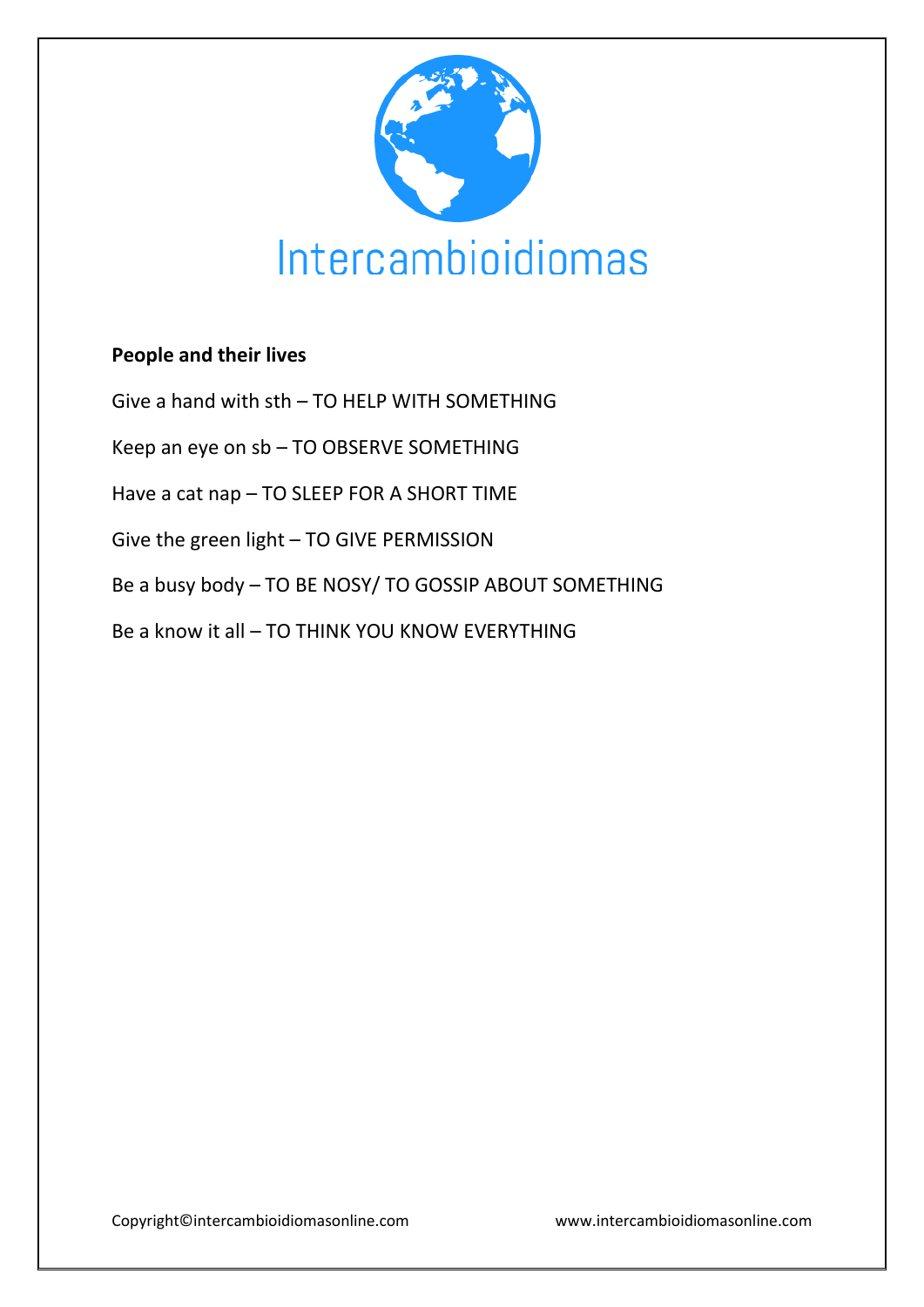

## **Technological advances**

Surf the net – USE THE INTERNET

Blow a fuse – TO BECOME FURIOUS

Pull the plug – TO GIVE UP OR STOP DOING SOMETHING

To make something tick – TO MAKE SOMETHING FUNCTION WELL

Know something inside out – TO UNDERSTAND OR KNOW SOMETHING 100%

Have a change of heart – TO CHANGE YOUR MIND ABOUT SOMETHING

Stick to your guns – TO BE TENACIOUS/DETERMINED

Turn over a new leaf – TO MAKE A BIG CHANGE IN YOUR LIFE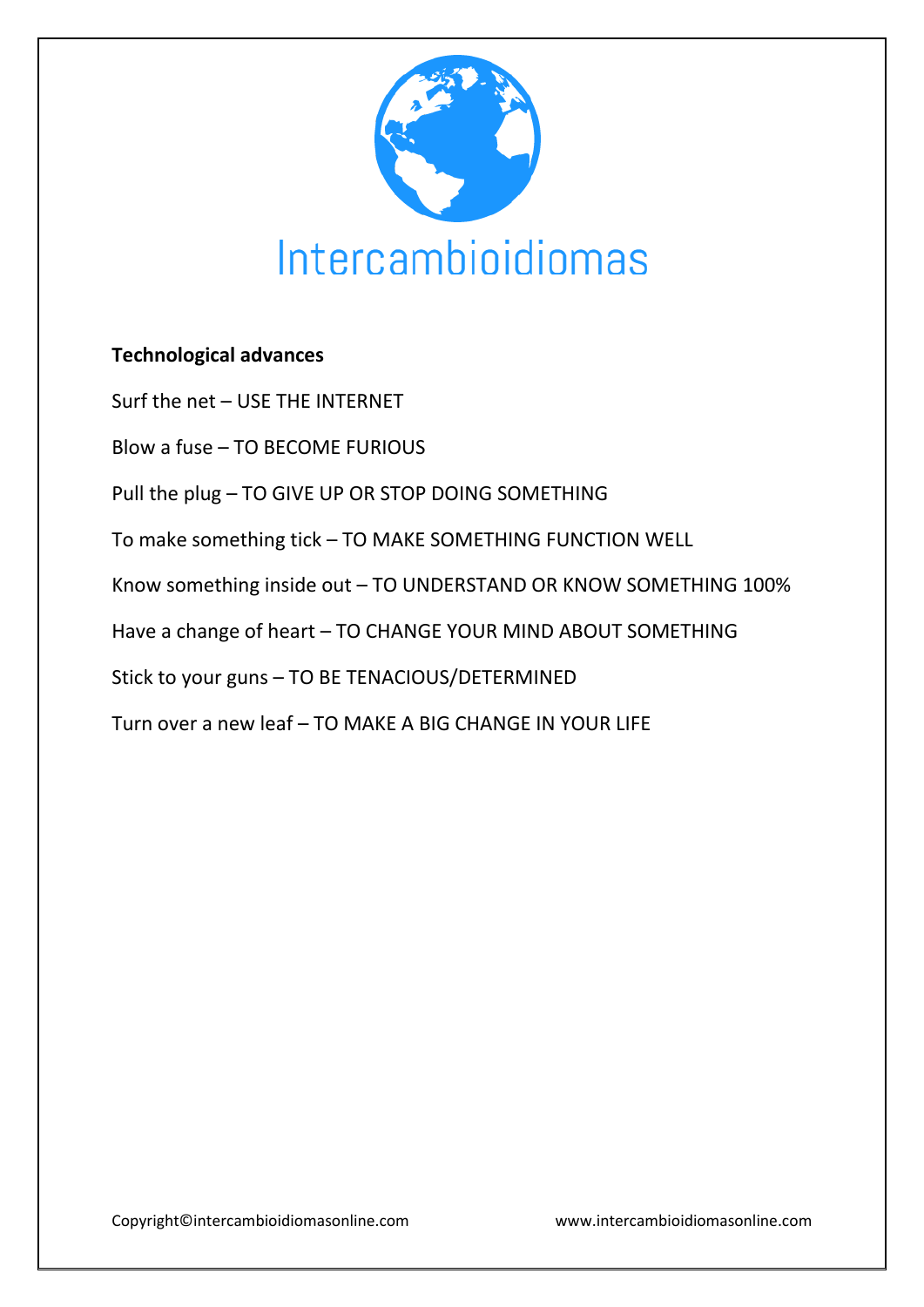

## **Wildlife and the environment**

Rain cats and dogs – TO RAIN A LOT

Be bucketing it down – TO RAIN A LOT

Touch wood – TO TRY AND HAVE GOOD LUCK

Out of the blue – SOMETHING UNEXPECTED

Face the facts – TO ACCEPT A REALITY

Come rain or shine – NO MATTER WHAT HAPPENS

Have green fingers – BE GOOD AT GROWING PLANTS AND FLOWERS

An act of God – DUE TO NATURAL FORCES SUCH AS THE WEATHER

A leopard never changes its spots – PEOPLE DO NOT CHANGE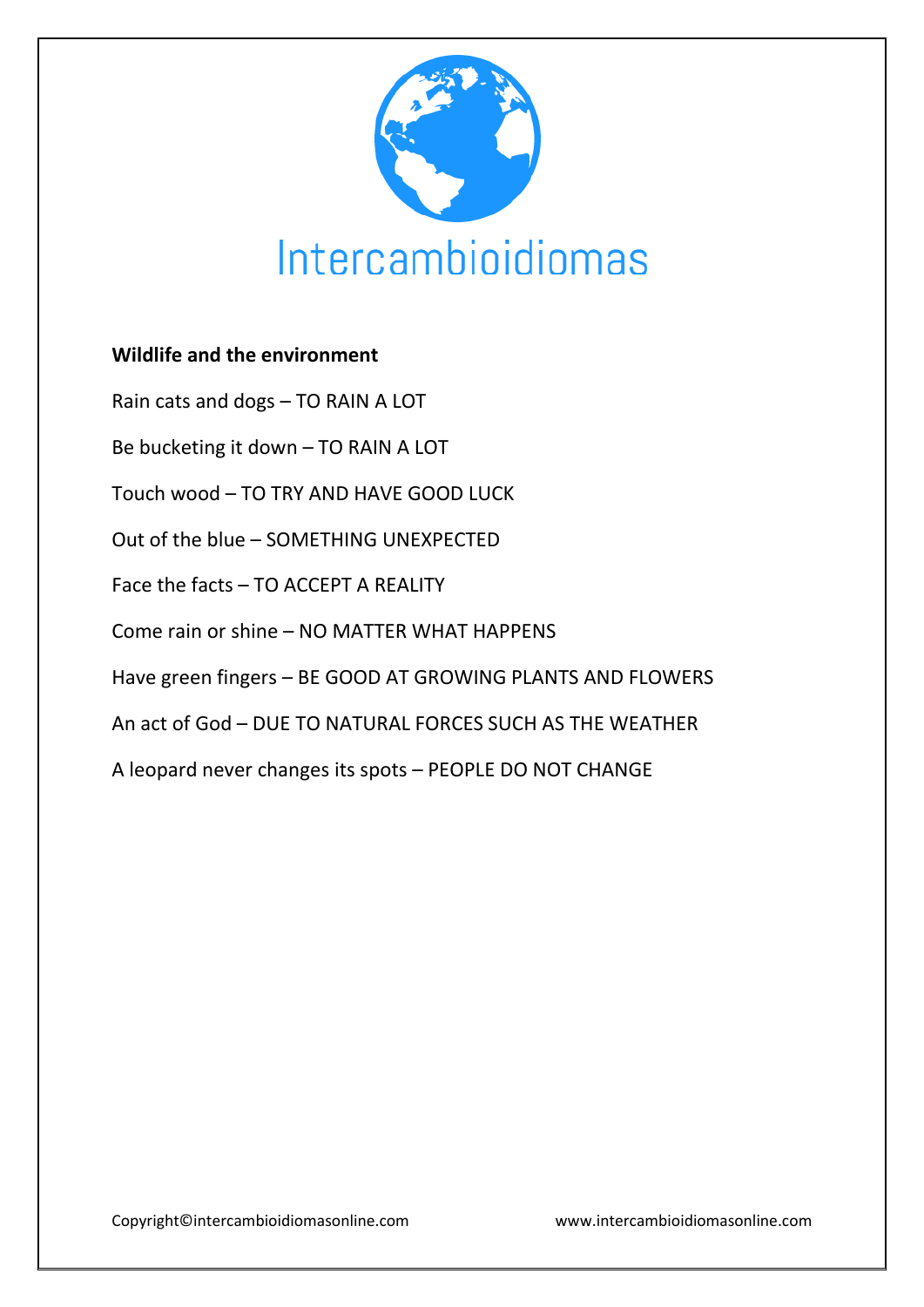

## **Life, crime and society**

Let the cat out of the bag – TO REVEAL A SECRET

Bury your head in the sand – IGNORE A SITUATION

Smell a rat – TO SENSE SOMETHING IS WRONG

Be under someone´s thumb – BE CONTROLLED BY SOMEONE ELSE

Curiosity killed the cat – TO BE CURIOUS AND GET INTO TROUBLE

The powers to be – THE PEOPLE IN CONTROL

Copy cat – TO DO THE SAME AS SOMEONE ELSE

Smell something fishy – TO BE SUSPICIOUS

Turn a blind eye – TO NOT TAKE NOTICE OF SOMETHING

Pull a few strings – TO USE YOUR INFLUENCE TO YOUR OWN ADVANTAGE

Gain the upper hand – TAKE ADVANTAGE OF SOMETHING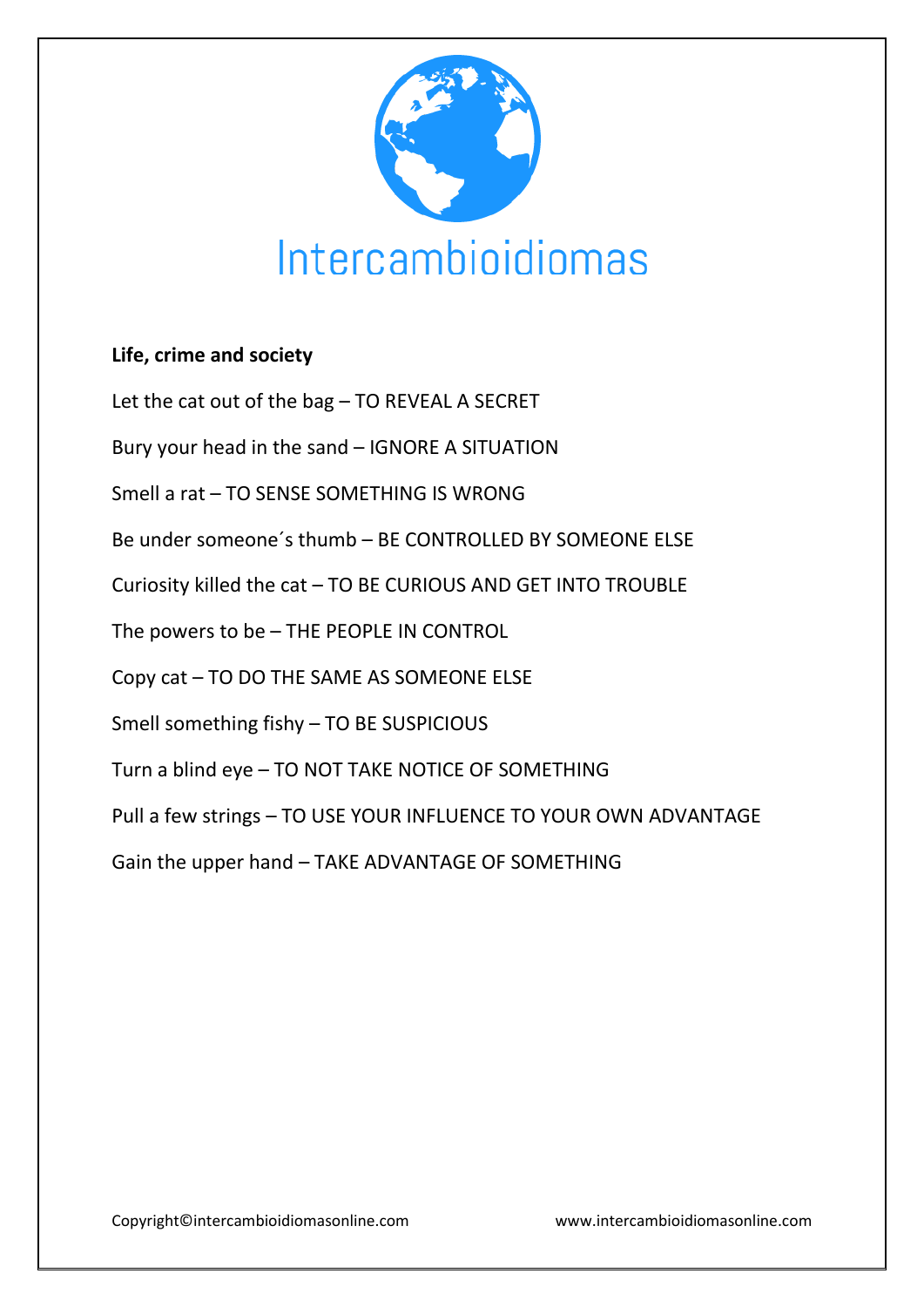

# **Design and creativity**

Be dressed to kill – TO WEAR GOOD CLOTHES

Dress like a tramp – TO WEAR BAD CLOTHES

Out of this world – TO BE REALLY GOOD

See through rose-tinted glasses – TO SEE IN A POSITIVE WAY

Cost an arm and a leg – TO BE EXPENSIVE

Spend an arm and a leg – TO COST AN ARM AND A LEG

Clean as a whistle – TO BE VERY HONEST AND RESPECTABLE